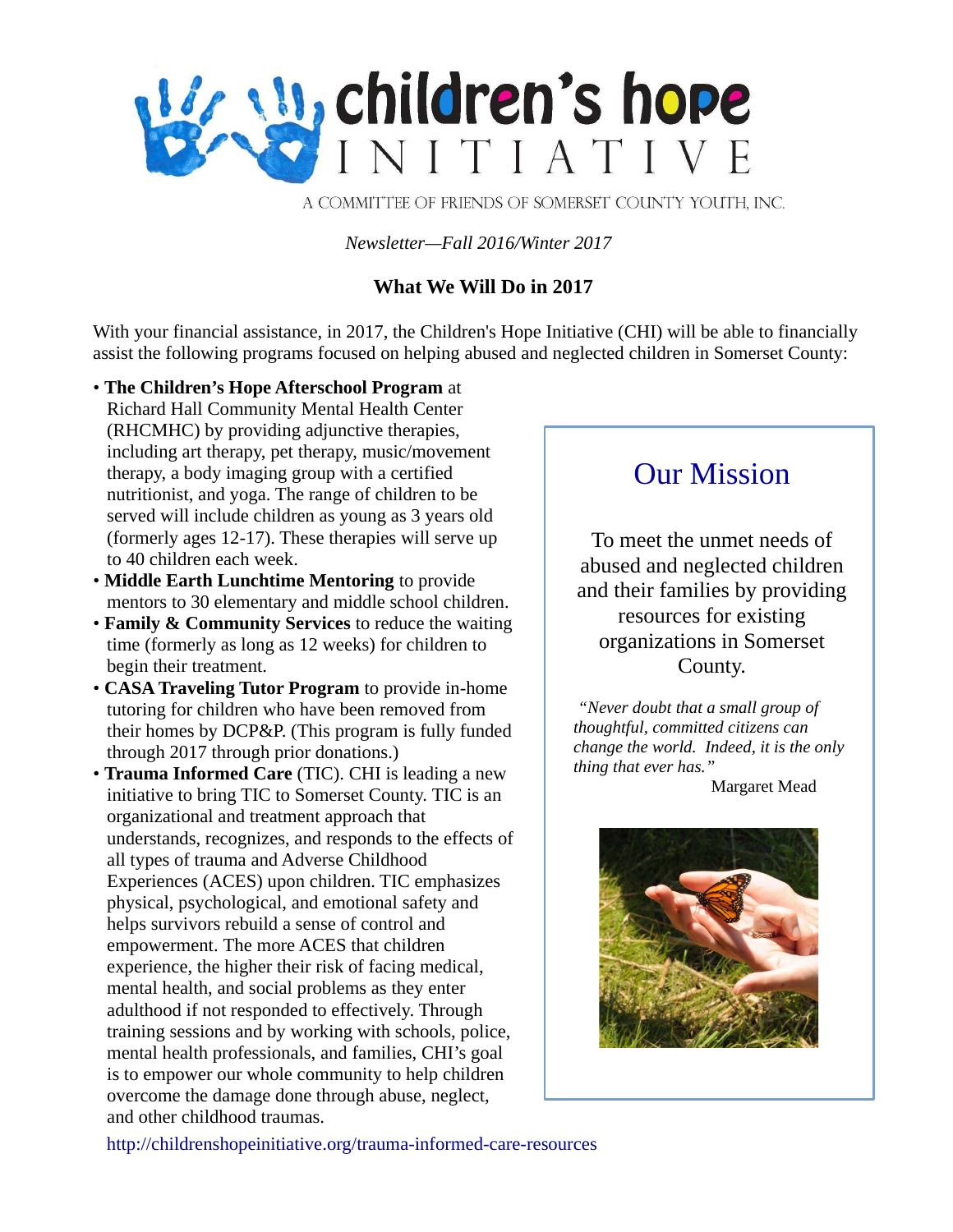

What We Have Done From January 2012 through September 2016.

To learn more: please visit: [http://childrenshopeinitiative.org](http://childrenshopeinitiative.org/)  <https://www.facebook.com/Childrens-Hope-Initiative-533265810054608>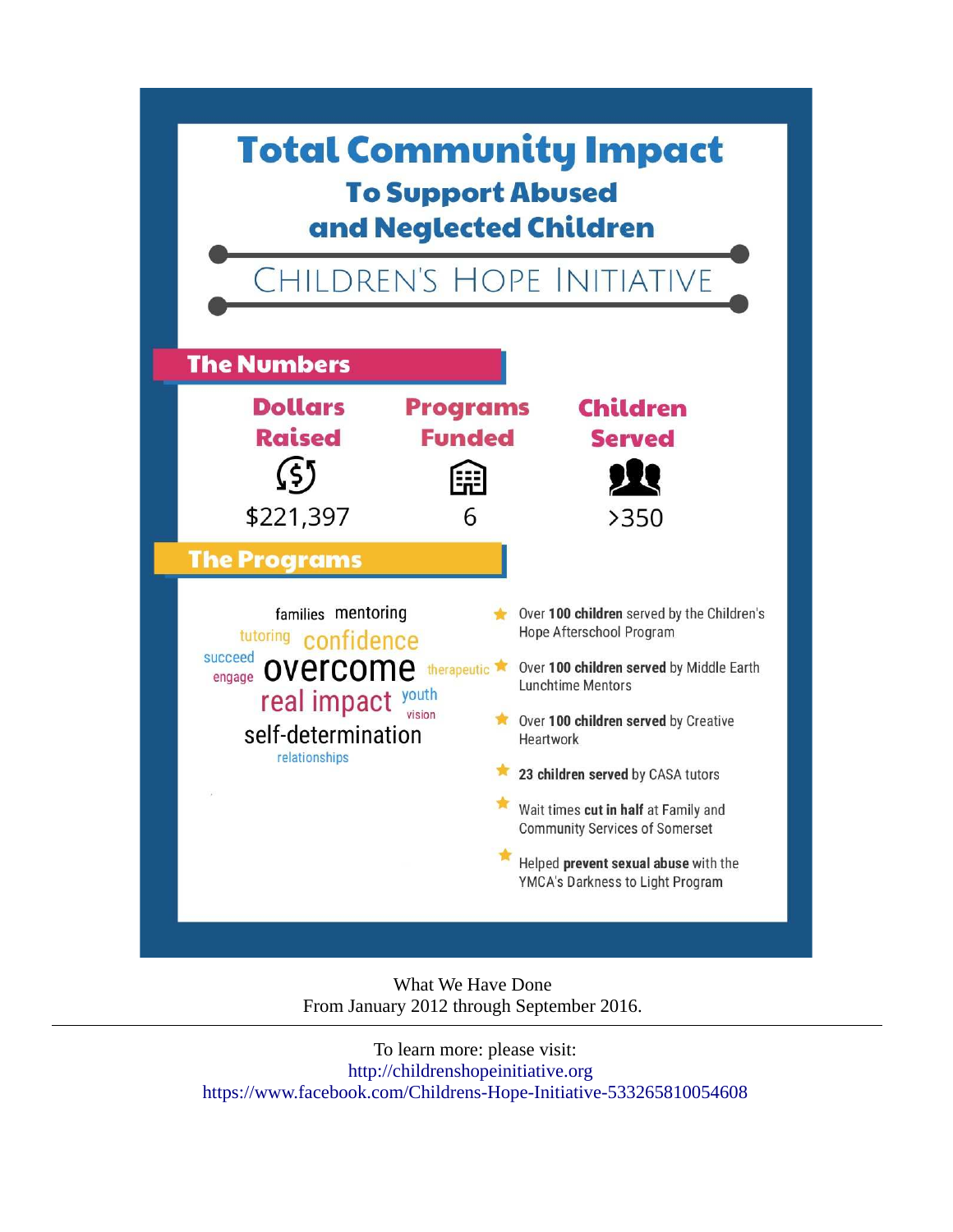## **2016 Progress Report**

- 13 girls and 18 boys in elementary and middle schools in Bound Brook, Franklin, Warren and Somerville had professional adult mentors meet with them at least once a week during the lunch hour to help them learn to deal with their adverse childhood experiences (ACES) and behaviors. (Cost \$10,000) (See Anthony's and John's Stories below.)
- 50 children and adolescents participated in the 10-12 hour a week intensive outpatient program called the Children's Hope Afterschool Program in memory of Paige Whitney Imperatore at RHCMHC. Transportation and adjunctive therapies were funded by CHI. (Cost \$30,000)
- 13 children who were in out-of-home placements because they were abused or neglected had inhome tutoring from paid professionals in 2015-2016. (Cost \$5,000)
- Waiting times were cut in half for children at Family & Community Services of Somerset County by providing additional clinician and advanced practice psychiatric nurse time. (Cost \$4,000)
- Our administrative expenses for 2016, including insurance, PayPal fees, and bookkeeping, were less than \$3,000. These costs and printing and postage are paid in full by a Board member. Therefore, every dollar received in donations goes 100% to programming described in this newsletter.

# **Anthony's Story**

When I first began meeting with Anthony, he was in 7th grade and was very quiet and kept to himself. His father had passed away in the past year and Anthony did not know how to express his feelings regarding this devastating loss. His mother began dating recently and Anthony did not know how to handle that either. These changes had a big impact on him and both his grades and behavior in school. He was not completing assignments and he was characterized as a bully at times because of frequent altercations with other students. Over time, Anthony began to open up to me and talk about his feelings of loss and of confusion about his mother dating someone new. I was able to listen to him and offer guidance and support. We discussed the goals that Anthony wanted to work towards and I helped him to break them down into smaller, more achievable goals so that he could experience success. Over time, he began to improve his grades and he also stopped getting into fights with others. More importantly, he was able to talk much more openly about his feelings and this helped him to move forward in a positive way in his life.

## **John's Story**

When I first met John, he was a 3rd grade student filled with boundless energy. Both the guidance counselor and his teacher felt that he had great potential to be a good student but he often got distracted in class and displayed behavioral issues. John came from a single parent home. He had extremely limited contact with his father and the family had an open case with DCP&P. Because his behaviors were so challenging, I met with him twice per week throughout the school year. I helped to explain appropriate classroom behavior and what is right and wrong in specific situations. I worked closely with his teacher to develop a behavioral reward system that would help him to improve his behaviors in the classroom. His teacher reported that John asked every day if I was coming to see him. As the weeks passed, John made incremental positive changes in school. His behavior became much more appropriate and his grades improved. His teacher felt he was doing very well. I saw John at the park over the summer and he ran up to me with excitement, asking how I was. His mother was with him and she thanked me for helping him to have a successful year. He demonstrated what his teacher believed….that he was a great kid who just needed a positive male role model and some guidance and support.